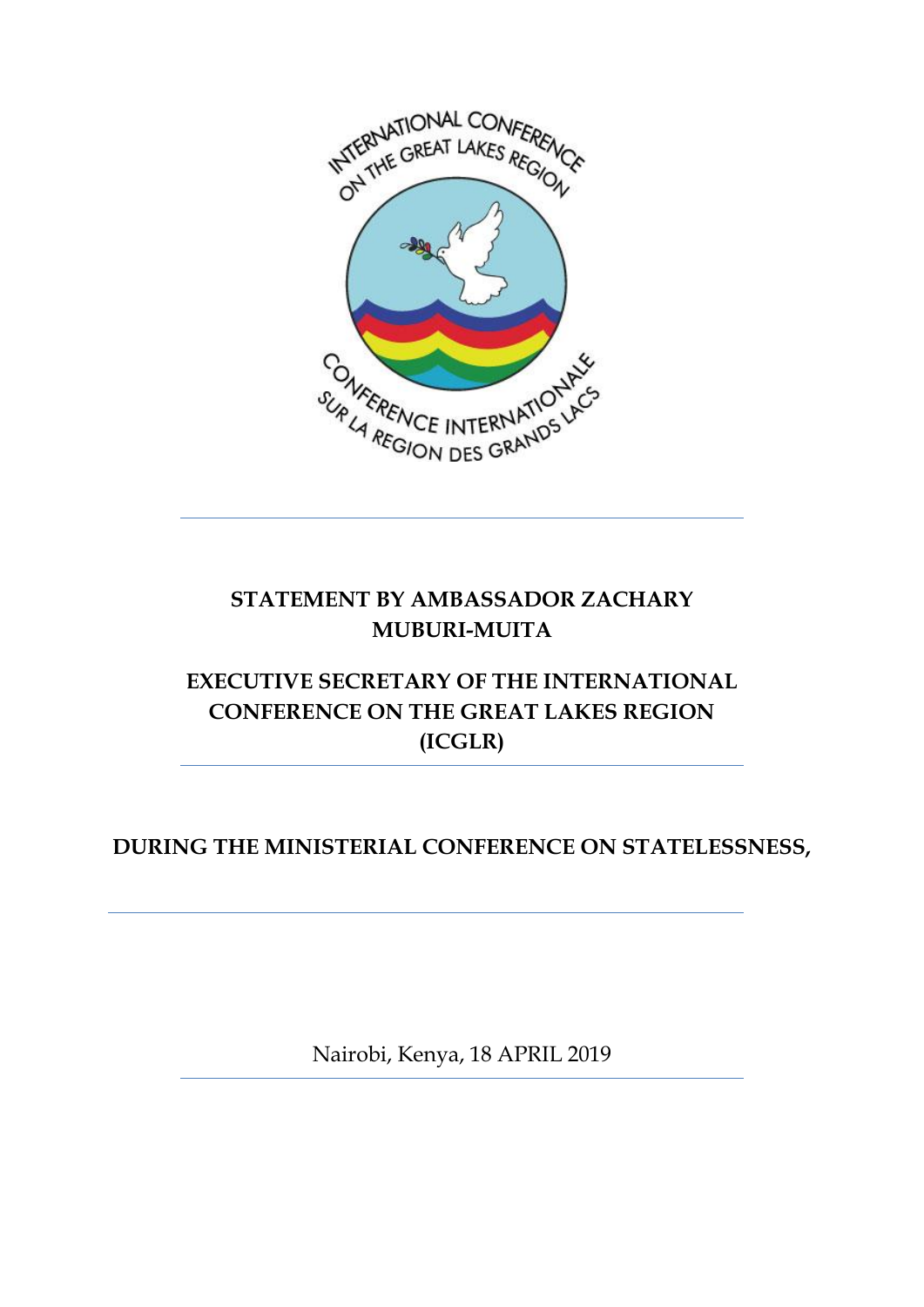**H.E the Cabinet Secretary for Internal Security and Provincial Administration of the Republic of Kenya;**

**H.E. the Cabinet Secretary for Foreign Affairs of Kenya;**

**Excellencies Ministers in charge of nationality issues in ICGLR member states;**

**Excellencies, Ambassadors, representatives of the ICGLR National Coordination Mechanisms;**

**Excellency the Africa Director of UNHCR;**

**Distinguished Ambassadors and Heads of Diplomatic Missions accredited to Kenya;**

**Representatives of the RECs on statelessness issues;**

**Distinguished Experts;**

**My ladies and gentlemen representatives of civil society organizations**

**Distinguished guests**

**Ladies and gentlemen, All Protocols Observed.**

I have the honor and the pleasure to address this gathering during the opening of this Ministerial meeting in order to review the Progress made in the implementation of the Brazzaville Declaration as well as the Regional Plan of Action on the Eradication of Statelessness in the Great Lakes Region.

But first, allow me to extend sincere appreciation to the Government of the Republic of Kenya for hosting this Ministerial meeting. I also wish to thank the UNHCR for its interest in our region and for its unwavering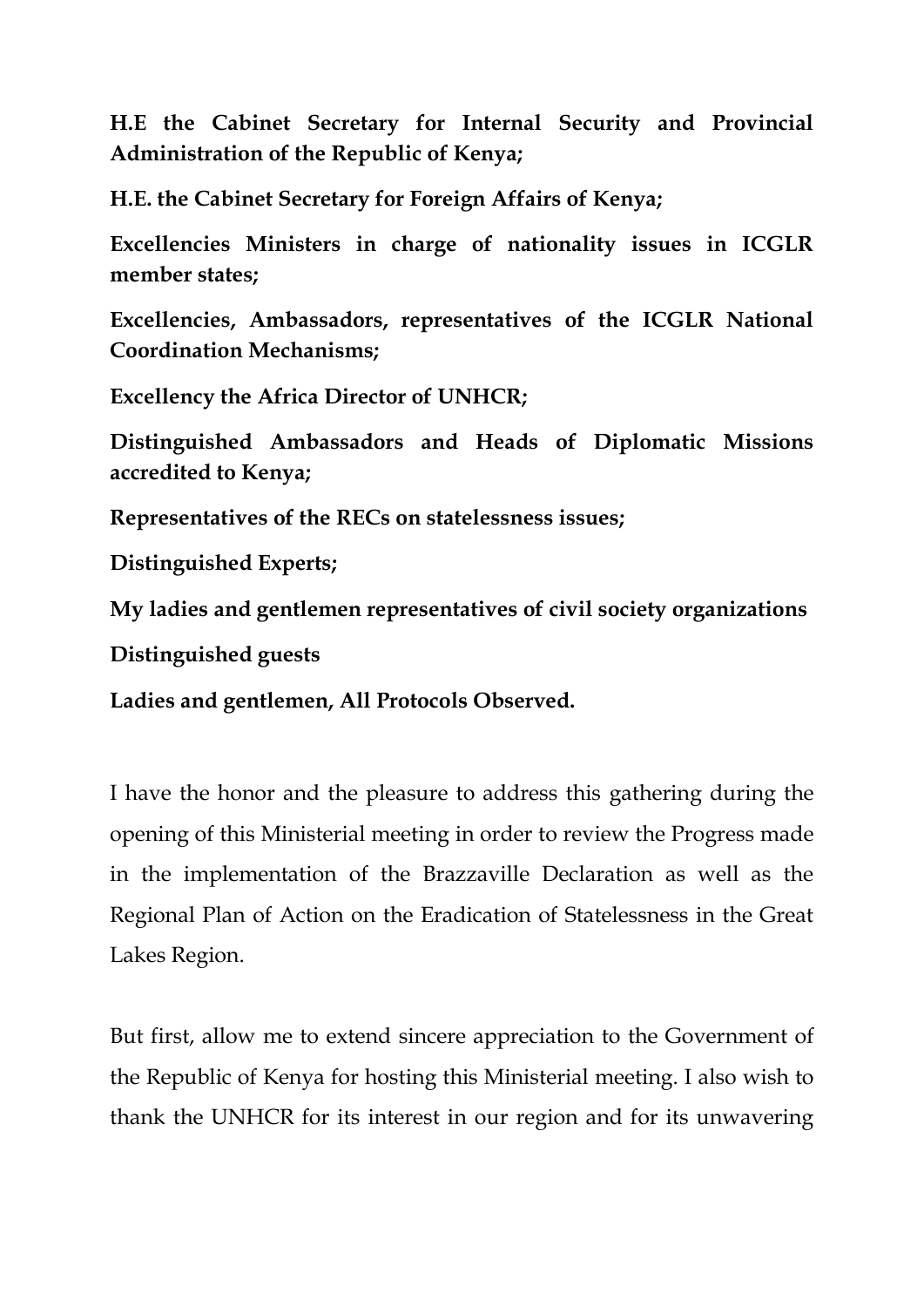support to our Organization and our Member States in the fight against statelessness.

Finally, I thank all the delegations here today for their interest in the work of this conference and for having responded positively, despite your many different occupations.

A stateless person, as you know, is above all a person with no legal existence, is a victim of human rights violations and can not benefit from any protection at national or international level while human rights are universal and inherent. to human nature. And we all know that every human being can avail himself of all the rights and freedoms guaranteed by the Universal Declaration of Human Rights without any racial, sexual, ethnic or other discrimination. as well as other legal instruments for the protection of human rights ratified by the State on whose territory it is located.

However, in practice, the enjoyment of these rights is subordinated to proof of legal existence. In these circumstances, how can he enjoy fundamental rights and freedoms if he does not legally exist? How can one exercise their rights if it is impossible to establish one's identity? You realize that a stateless person is unable to produce this proof and that is why he is the victim of violations of his fundamental rights, both civil and political, as well as economic, social and cultural rights.

## **Excellencies, distinguished guests,**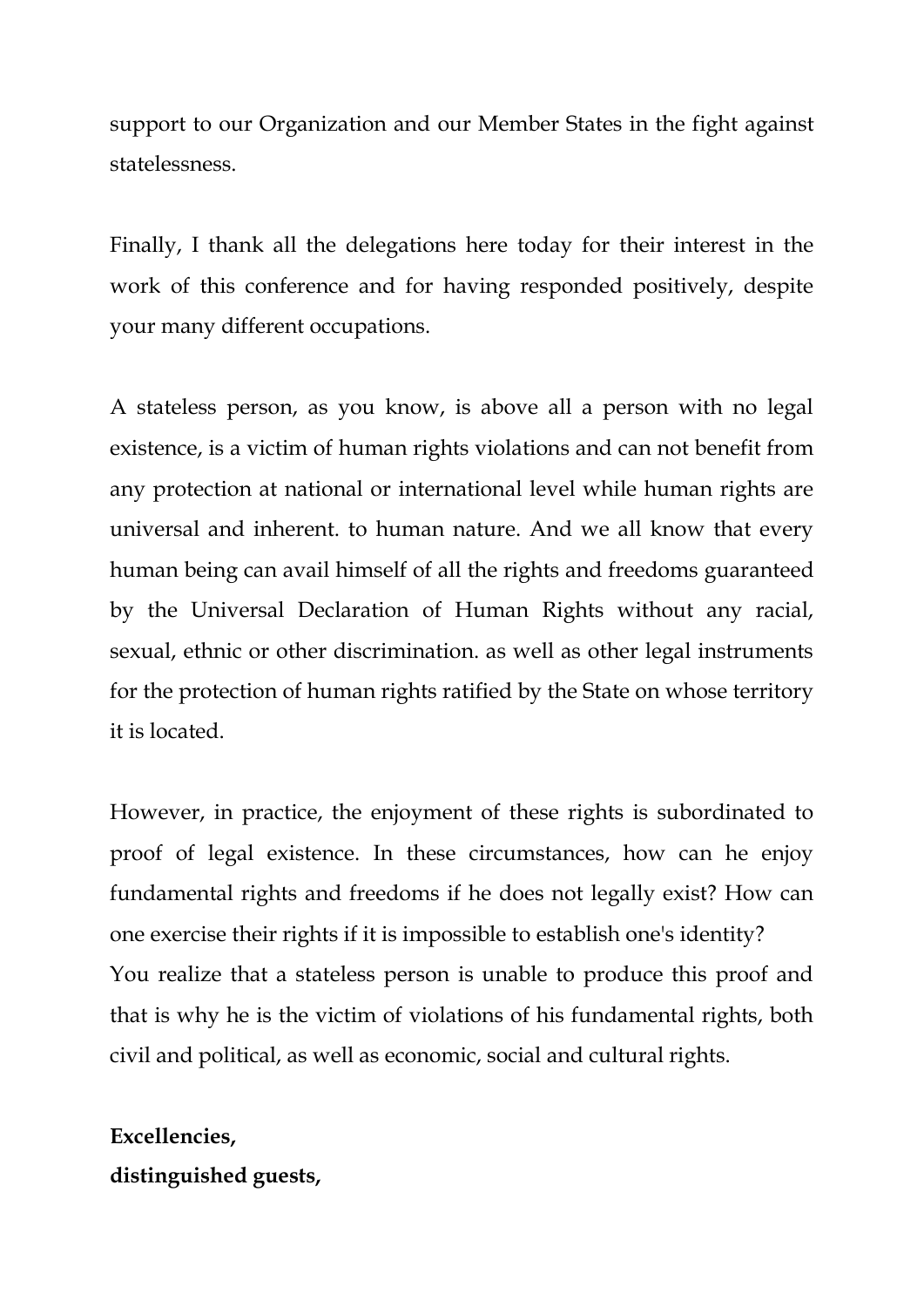#### **Ladies and gentlemen,**

In view of this, ten years before the launch of UNHCR's "I BE LONG" Global Campaign, the leaders of our region have been very forward thinking on this issue of statelessness because in the early days of the creation of ICGLR, that is to say in 2004, they had already stated their clear desire to eradicate this scourge in the region by inserting in the Dar Es Salaam Declaration on Security, Democracy and Development in the Great Lakes, commitment 68 which states: "Adopt a common regional approach towards the ratification and implementation of the UN Conventions on Statelessness, harmonize relevant national laws and standards and provide refugees and IDPs with identity documents that enable them to access basic services and enjoy their rights ".

To materialize this commitment, the foreign ministers of the 12 member states of the ICGLR adopted in Brazzaville in the Republic of Congo in October 2017, during the 7th Ordinary Summit of Heads of State and Government of the ICGLR, the Declaration of Brazzaville and the Regional Plan of Action for the Eradication of Statelessness in the Great Lakes Region, with the support of UNHCR.

Thus, as part of the implementation of this Declaration and its Regional Plan of Action, the Secretariat of the Conference has made significant progress jointly with UNHCR, including the organization of this Review Conference. These include: (i) initiation of targeted advocacy for member states for the appointment of government focal points and the establishment of national task forces on statelessness; (ii) initiation of advocacy for the appointment of ICGLR and UNHCR Regional Focal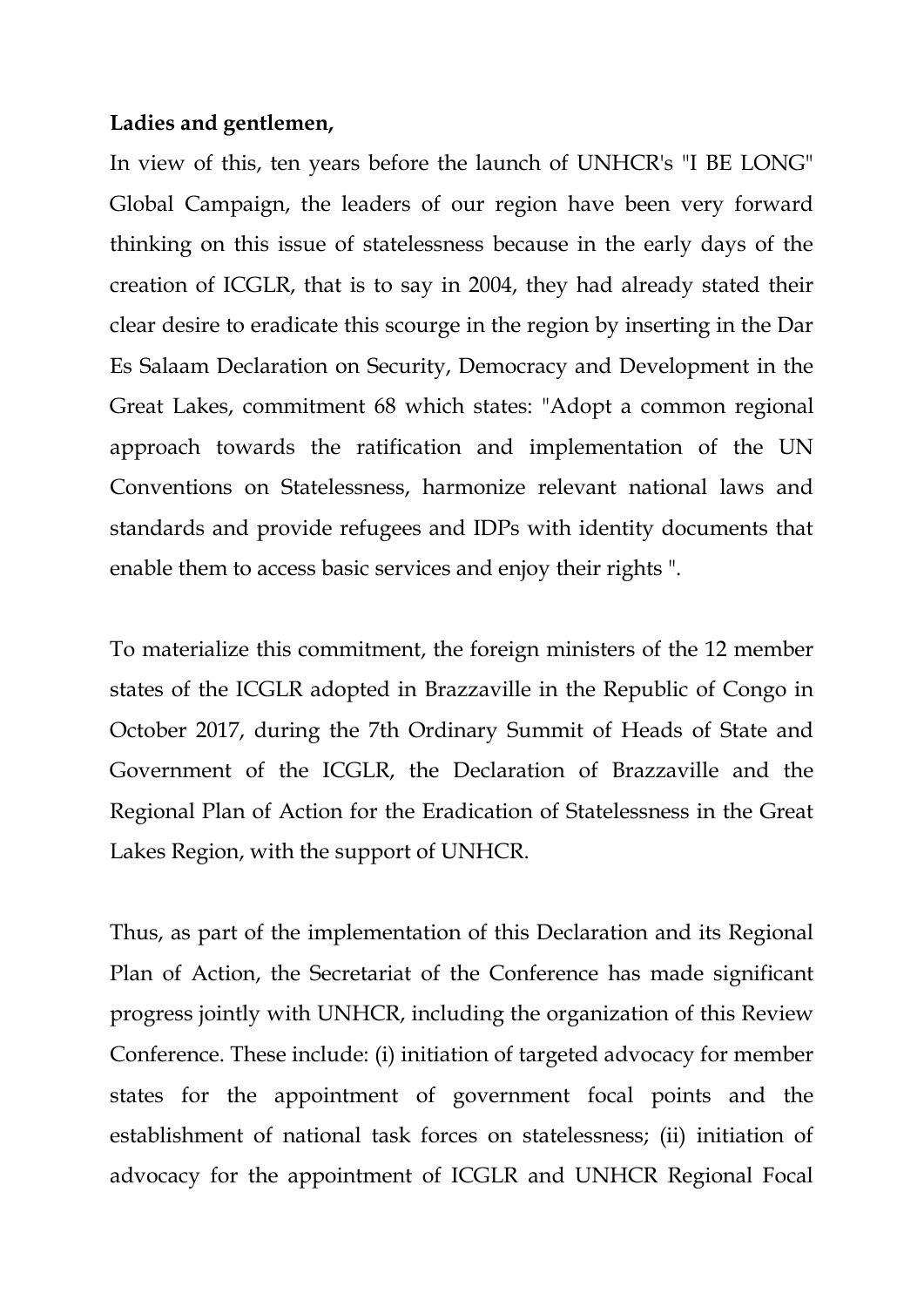Points; (iii) organization of a capacity-building workshop for government focal points on statelessness in April 2018 in Naivasha, Kenya; (iv ) the production of a documentary on statelessness in the Great Lakes region in April 2018; and (v) the organization of a training and capacity-building workshop for National Coordinators and members of the General Secretariat of the ICGLR Forum of Parliamentarians in June 2018 in Kinshasa, DRC.

# **Excellencies, distinguished guests Ladies and gentlemen**

No one is exempt from the risk of becoming stateless, everyone may be exposed to statelessness or may run the risk of becoming stateless. It's not just about others, it's about all of us. Imagine that somebody here would be deprived of their passport someday and find themselves unable to travel, withdraw money from their bank account, and so on. This would be catastrophic!

To achieve access by all to nationality in our region is not only a development goal but also and above all an objective of peace and security because a stateless person is a real threat to international security.

Since peace is the sine qua non for any development and peace is our creed in the Great Lakes region, we all have an interest in focusing our efforts on this issue, with the aim of making Member States ratify and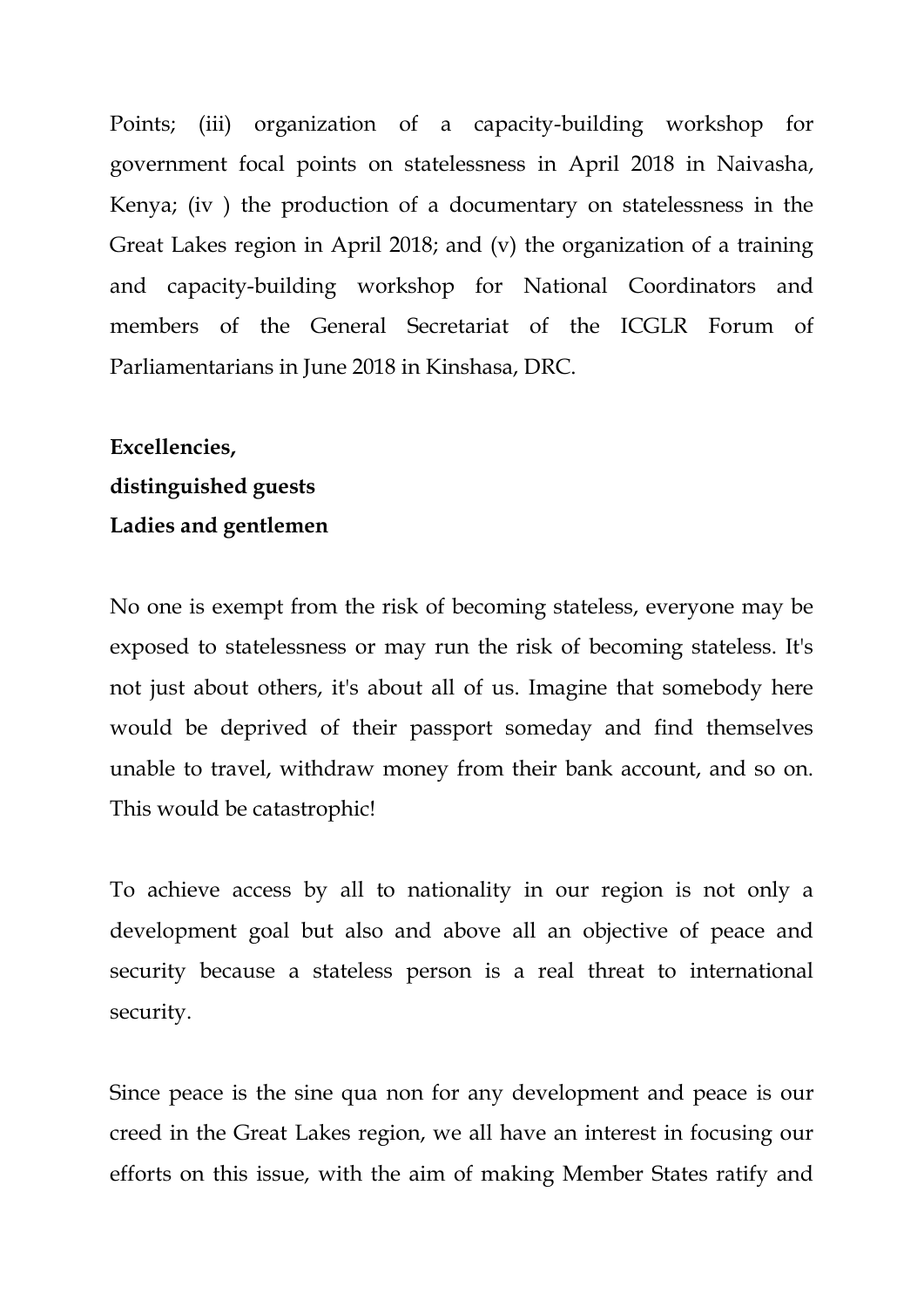implement the International Conventions on Statelessness in order to facilitate access by all to the right to enjoy other rights, ie the right to nationality.

**Excellencies, distinguished participants, Ladies and gentlemen,**

Regional efforts must be part of UNHCR's global momentum through the global "IBELONG" campaign and the global plan of action to eradicate statelessness worldwide by 2024.

I am convinced that the present Ministerial Conference on Statelessness in the Great Lakes Region is a decisive step in the process leading our States to ratify the International Conventions on Statelessness.

I also believe that it is important that during this ministerial segment, the addendum to the 2020-2024 Regional Action Plan be validated, in the interest of consolidating our efforts to fight against statelessness.

Thus, on behalf of the Conference Secretariat, I encourage all the Member States present to make additional commitments so that the actions of the region do not stop in 2019 and also to allow a little progress to be made faster in the process of ratification of the International Conventions on Statelessness and have a positive balance sheet to present at the High-Level Event on Statelessness to be held in October 2019 in Geneva, Switzerland.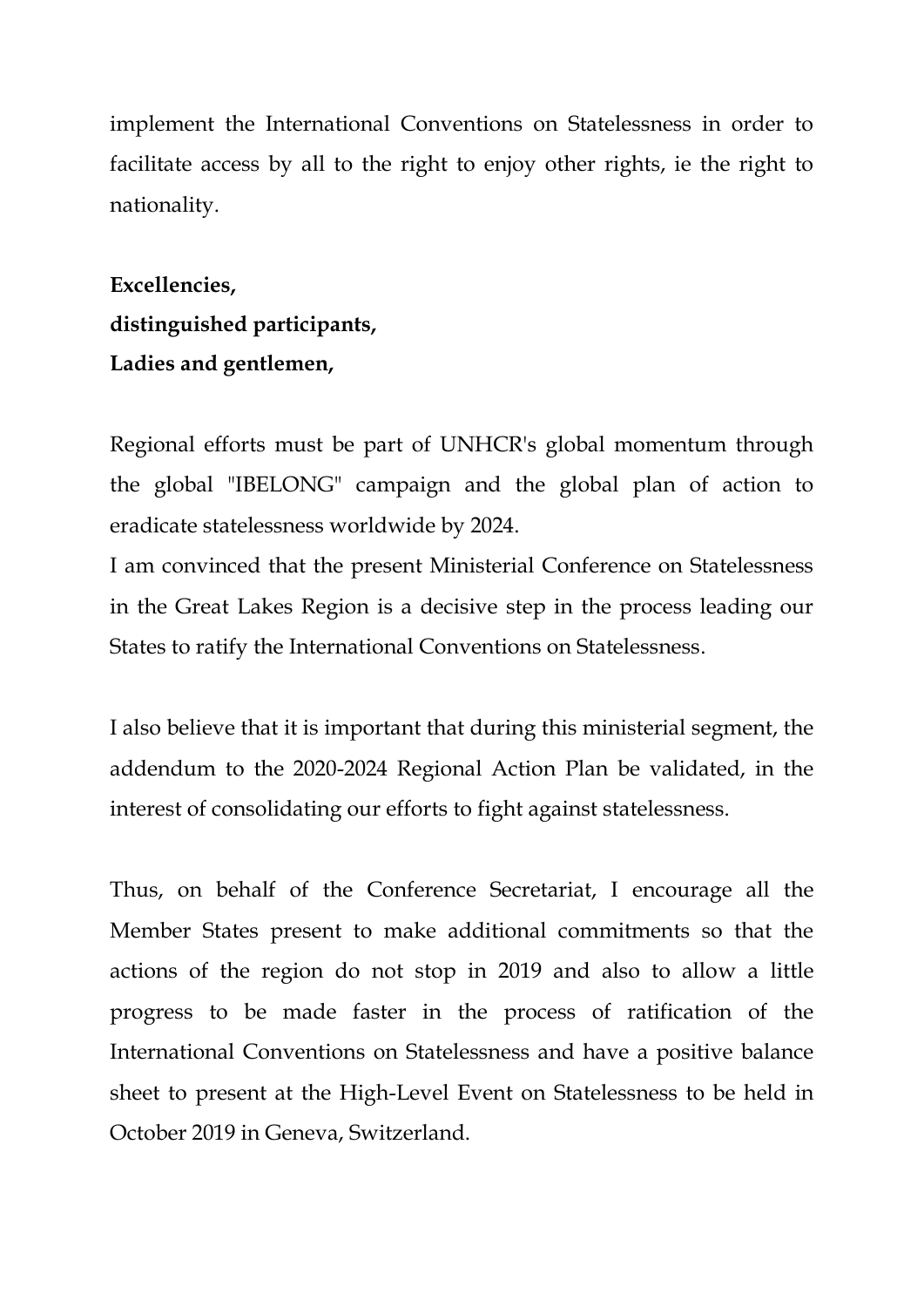# **Excellencies, Distinguished participants, Ladies and gentlemen,**

I know that our Member States have significant challenges to meet in order to achieve the expected results in the required time. Only, I want to reassure you that together with UNHCR we have made a commitment to accompany you throughout this process, in particular through the implementation of the following actions:

- 1. Support for the development of National Action Plans on the Eradication of Statelessness, in accordance with the Regional Action Plan;
- 2. Training of members of national statelessness task forces;
- 3. Financing of the regional study for French-speaking countries in order to have reliable and up-to-date information on statelessness, in addition to the study carried out for EAC countries;
- 4. Preparation of the addendum to the 2020-2024 Regional Action Plan;
- 5. Capacity building and training of non-state actors in the region for their involvement on statelessness issues;
- 6. Capacity building and training of Member State structures in charge of data collection on statelessness
- 7. Elaboration of a Protocol specific to the ICGLR on specific aspects related to nationality and statelessness;
- 8. Etc.